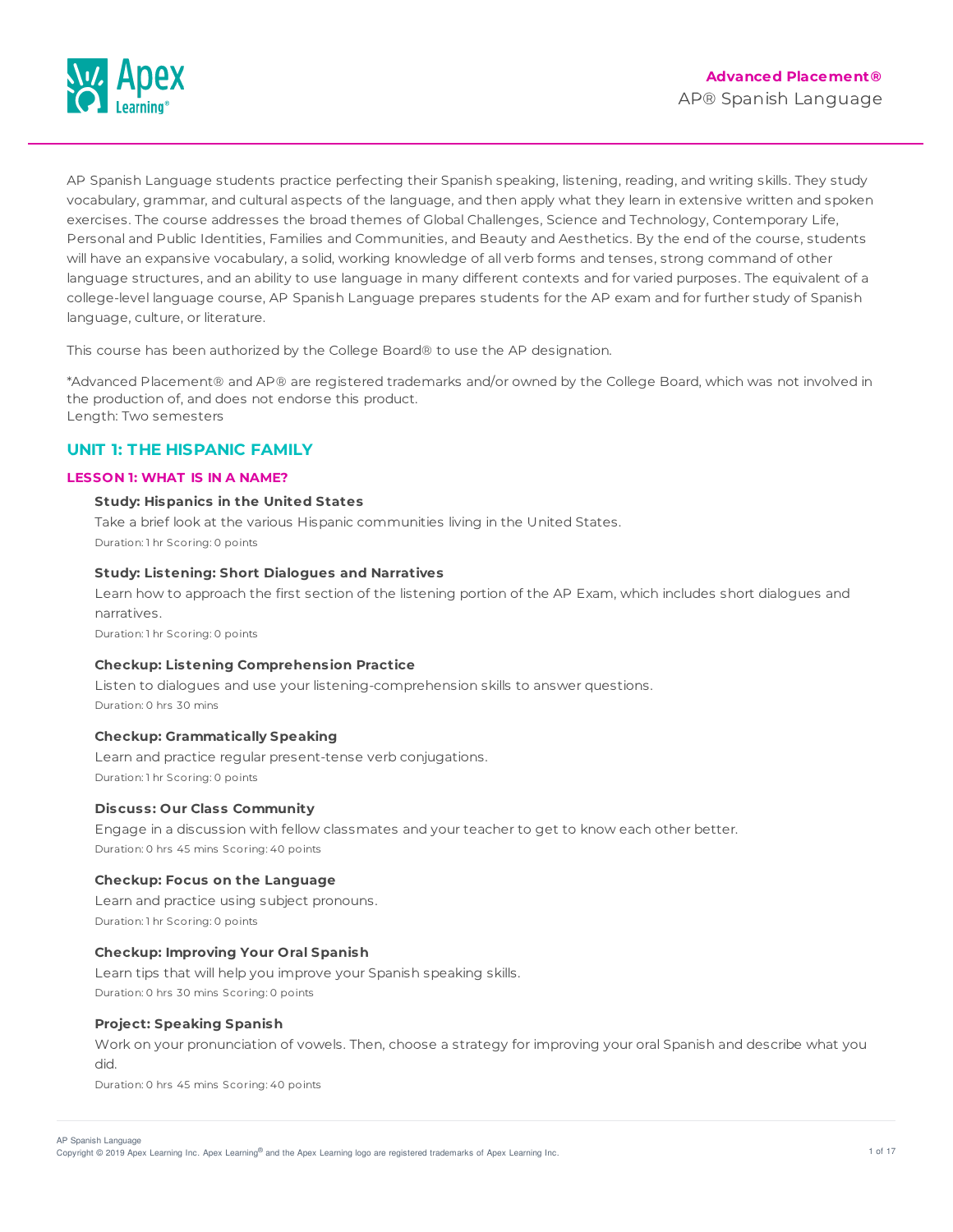## **Quiz: Wrap-Up**

Take a quiz to assess your understanding of the material. Duration: 0 hrs 30 mins Scoring: 20 points

### **LESSON 2: T HE FAMILY T REE**

## **Study: T he Hispanic Family**

Become more acquainted with the priorities and values of the typical Hispanic family. Duration: 1 hr Scoring: 0 points

### **Study: Reading Comprehension: Skills and Strategies**

Learn some useful tips and strategies for the reading comprehension section of the AP Exam. Duration: 1 hr Scoring: 0 points

# **Read: Reading Comprehension Practice**

Practice your reading comprehension skills as you learn about Hispanic families. Duration: 0 hrs 30 mins Scoring: 0 points

### **Checkup: Grammatically Speaking**

Learn and practice using irregular forms of present-tense verb conjugations. Duration: 1 hr 30 mins Scoring: 0 points

#### **Checkup: Listening Practice**

Learn and practice using irregular forms of present-tense verb conjugations. Duration: 1 hr 30 mins Scoring: 0 points

### **Checkup: Focus on the Language**

Learn and practice using gender and number with nouns. Duration: 1 hr 30 mins

## **Study: Essay-Writing T ips**

Learn tips to help you improve the overall presentation of your essays, particularly the ones you write as part of interpersonal-writing tasks.

Duration: 1 hr Scoring: 0 points

#### **Journal: My Family**

Write about yourself and your family using the vocabulary and grammar that you have learned. Duration: 0 hrs 45 mins Scoring: 40 points

## **Quiz: Wrap-Up**

Take a quiz to assess your understanding of the material. Duration: 0 hrs 30 mins Scoring: 20 points

## **LESSON 3: T RADIT IONS AND CUST OMS**

#### **Study: Hispanic T raditions**

Become acquainted with some of the traditions of Hispanic families. Duration: 1 hr Scoring: 0 points

## **Study: Listening Strategies for Dialogues**

Explore listening strategies for several types of dialogue. Duration: 0 hrs 30 mins Scoring: 0 points

## **Checkup: Dialogue Listening Practice**

Practice your skills for listening to dialogue. Duration: 0 hrs 30 mins Scoring: 0 points

## **Checkup: Grammatically Speaking**

Learn and practice spelling and stem changes in the present tense. Duration: 1 hr Scoring: 0 points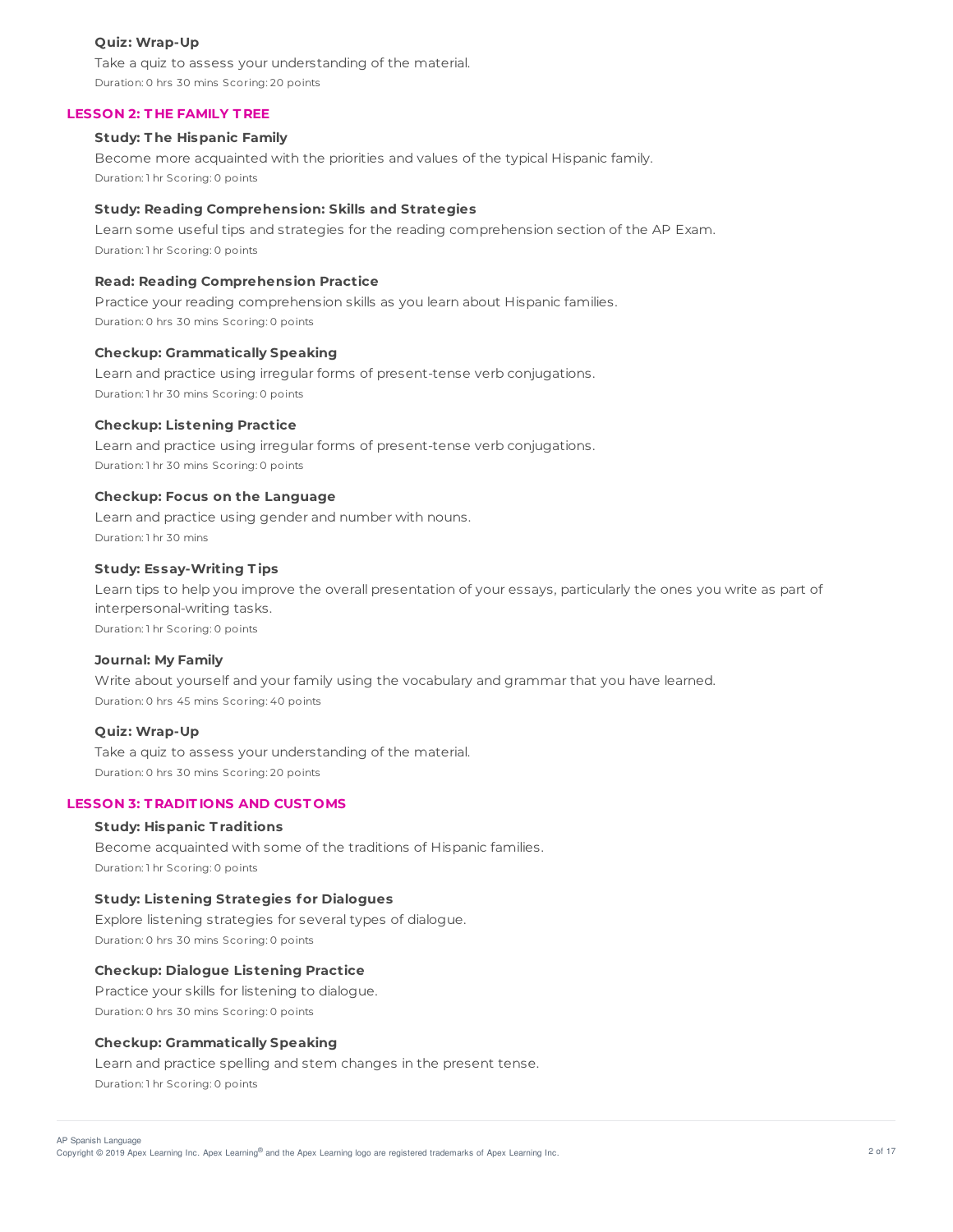### **Read: Literature Reading**

Read a short literary work and answer questions to show your comprehension. Duration: 2 hrs Scoring: 0 points

### **Discuss: Critical Review**

Discuss the topics and theme of your reading with your classmates. Duration: 0 hrs 45 mins Scoring: 40 points

#### **Checkup: Focus on the Language**

Learn and practice accentuation, punctuation, and sentence structure. Duration: 1 hr Scoring: 0 points

## **Study: Interpersonal Speaking**

Explore techniques that will improve your Spanish-language conversation skills. Duration: 1 hr Scoring: 0 points

## **Project: Interpersonal Speaking**

Exercise your Spanish-language conversation skills. Duration: 0 hrs 45 mins Scoring: 40 points

## **Quiz: Wrap-Up**

Take a quiz to assess your understanding of the material. Duration: 0 hrs 30 mins Scoring: 20 points

## **LESSON 4: WRAP-UP**

## **Review: T he Hispanic Family**

Prepare for the unit test by reviewing key concepts and skills. Duration: 2 hrs Scoring: 0 points

## **T est (CS): T he Hispanic Family**

Take a computer-scored test to assess what you have learned in this unit. Duration: 0 hrs 25 mins Scoring: 40 points

## **T est (T S): T he Hispanic Family**

Take a teacher-scored test to assess what you have learned in this unit. Duration: 0 hrs 35 mins Scoring: 60 points

## **UNIT 2: EDUCATION**

## **LESSON 1: HIGH SCHOOL AND COLLEGE**

## **Study: Schools in Mexico**

Explore aspects of Mexico's educational system and learn appropriate vocabulary. Duration: 1 hr Scoring: 0 points

### **Study: Improving Reading Comprehension**

Learn how to identify the main idea of a passage and read for detail. Duration: 1 hr Scoring: 0 points

#### **Read: Reading Skills Practice**

Practice your content analysis skills. Duration: 0 hrs 30 mins Scoring: 0 points

#### **Checkup: Grammatically Speaking**

Learn and practice the regular forms of the preterit tense. Duration: 1 hr Scoring: 0 points

# **Study: Presentational Writing Strategies**

Practice the skills you'll use on the writing part of the AP Exam. Duration: 0 hrs 45 mins Scoring: 0 points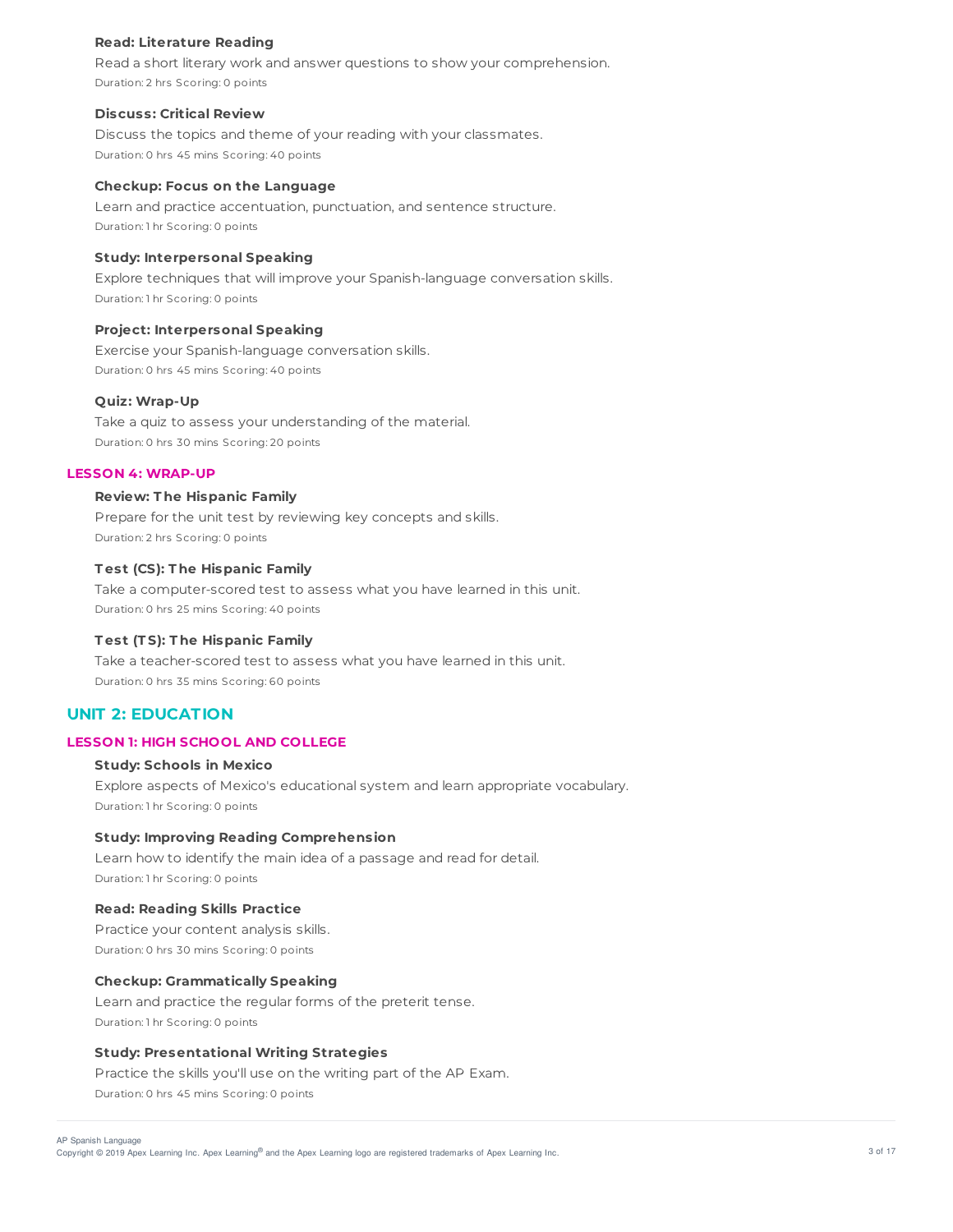## **Checkup: Focus on the Language**

Learn and practice using definite and indefinite articles. Duration: 1 hr Scoring: 0 points

#### **Study: Free Response: Writing**

Learn some useful tips and strategies to use on the free-response writing part of the AP Exam. Duration: 1 hr Scoring: 0 points

## **Journal: My Most Memorable Memory**

Use the vocabulary and grammar that you have learned to describe one of your most memorable experiences in high school.

Duration: 1 hr Scoring: 40 points

#### **Quiz: Wrap-Up**

Take a quiz to assess your understanding of the material. Duration: 0 hrs 30 mins Scoring: 20 points

#### **LESSON 2: SCHOOL SUBJECT S AND PROFESSIONS**

### **Study: School Subjects and Professions**

Read about professions and learn vocabulary for academic subjects and professions. Duration: 1 hr Scoring: 0 points

### **Study: Listening Strategies for Short Narratives and Longer Passages**

Learn listening strategies for the types of passages found on the AP Exam. Duration: 1 hr Scoring: 0 points

#### **Checkup: Listening Practice**

Check your listening comprehension skills as you learn about professions in Mexico. Duration: 0 hrs 30 mins Scoring: 0 points

## **Checkup: Grammatically Speaking**

Learn the irregular forms and stems of the preterit tense and practice using them. Duration: 1 hr Scoring: 0 points

#### **Read: Literature Reading**

Read a short literary work and answer questions to show your understanding. Duration: 2 hrs Scoring: 0 points

#### **Discuss: Critical Review**

Discuss the topics and theme of your reading with your classmates. Duration: 0 hrs 45 mins Scoring: 40 points

#### **Checkup: Focus on the Language**

Learn and practice using correct agreement and placement of adjectives. Duration: 1 hr Scoring: 0 points

#### **Study: Free Response: Speaking**

Learn some useful tips and strategies to improve your listening skills and your success on the speaking part of the AP Exam.

Duration: 1 hr Scoring: 0 points

## **Project: Presentational Speaking**

Practice your pronunciation while you speak on a topic that is based on two prompts. Duration: 0 hrs 45 mins Scoring: 40 points

#### **Quiz: Wrap-Up**

Take a quiz to assess your understanding of the material. Duration: 0 hrs 30 mins Scoring: 20 points

### **LESSON 3: ST UDENT LIFE**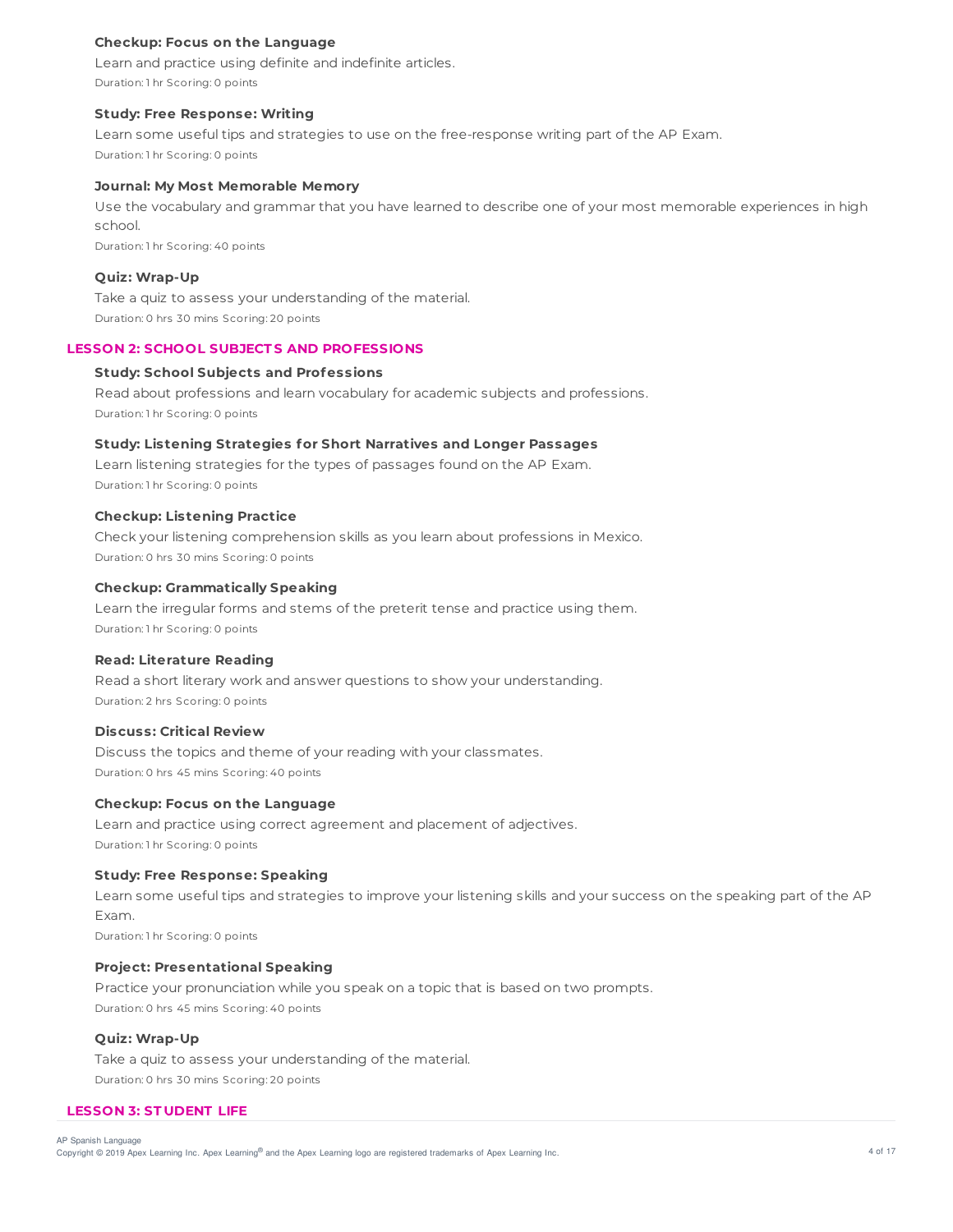## **Study: Student Life**

Hear about issues important to college students and learn relevant vocabulary. Duration: 1 hr Scoring: 0 points

## **Study: Vocabulary Recognition 1**

Learn to recognize common Latin and Greek roots. Duration: 1 hr Scoring: 0 points

### **Read: Life as a Mexican University Student**

Read about life in Mexican universities and then answer questions to show your understanding. Duration: 1 hr 30 mins Scoring: 0 points

## **Checkup: Grammatically Speaking**

Learn and practice spelling and stem changes in the preterit tense. Duration: 1 hr Scoring: 0 points

### **Read: Reading Comprehension**

Read a passage and answer questions about what you read. Duration: 0 hrs 45 mins Scoring: 0 points

#### **Checkup: Focus on the Language**

Learn and practice using reflexive pronouns and verbs. Duration: 1 hr Scoring: 0 points

## **Practice: Writing a Presentational Essay**

Become familiar with the presentational essay–writing part of the AP Exam. Duration: 0 hrs 30 mins Scoring: 0 points

### **Quiz: Wrap-Up**

Take a quiz to assess your understanding of the material. Duration: 0 hrs 30 mins Scoring: 20 points

# **LESSON 4: EDUCAT ION WRAP-UP**

## **Review: Education**

Prepare for the unit test by reviewing key concepts and skills. Duration: 2 hrs Scoring: 0 points

## **T est (CS): Education**

Take a computer-scored test to assess what you have learned in this unit. Duration: 0 hrs 25 mins Scoring: 40 points

#### **T est (T S): Education**

Take a teacher-scored test to assess what you have learned in this unit. Duration: 0 hrs 35 mins Scoring: 60 points

# **UNIT 3: HEALTH AND NUTRITION**

## **LESSON 1: T HE HUMAN BODY**

## **Study: A View f rom the Inside**

Learn vocabulary related to the human body. Duration: 1 hr Scoring: 0 points

#### **Checkup: Medicine in Central America**

Listen to a narrative to learn about medical issues in Central America and then answer questions to demonstrate your understanding.

Duration: 1 hr Scoring: 0 points

## **Checkup: Listening Exercise**

Listen to a short passage and answer questions about what you heard.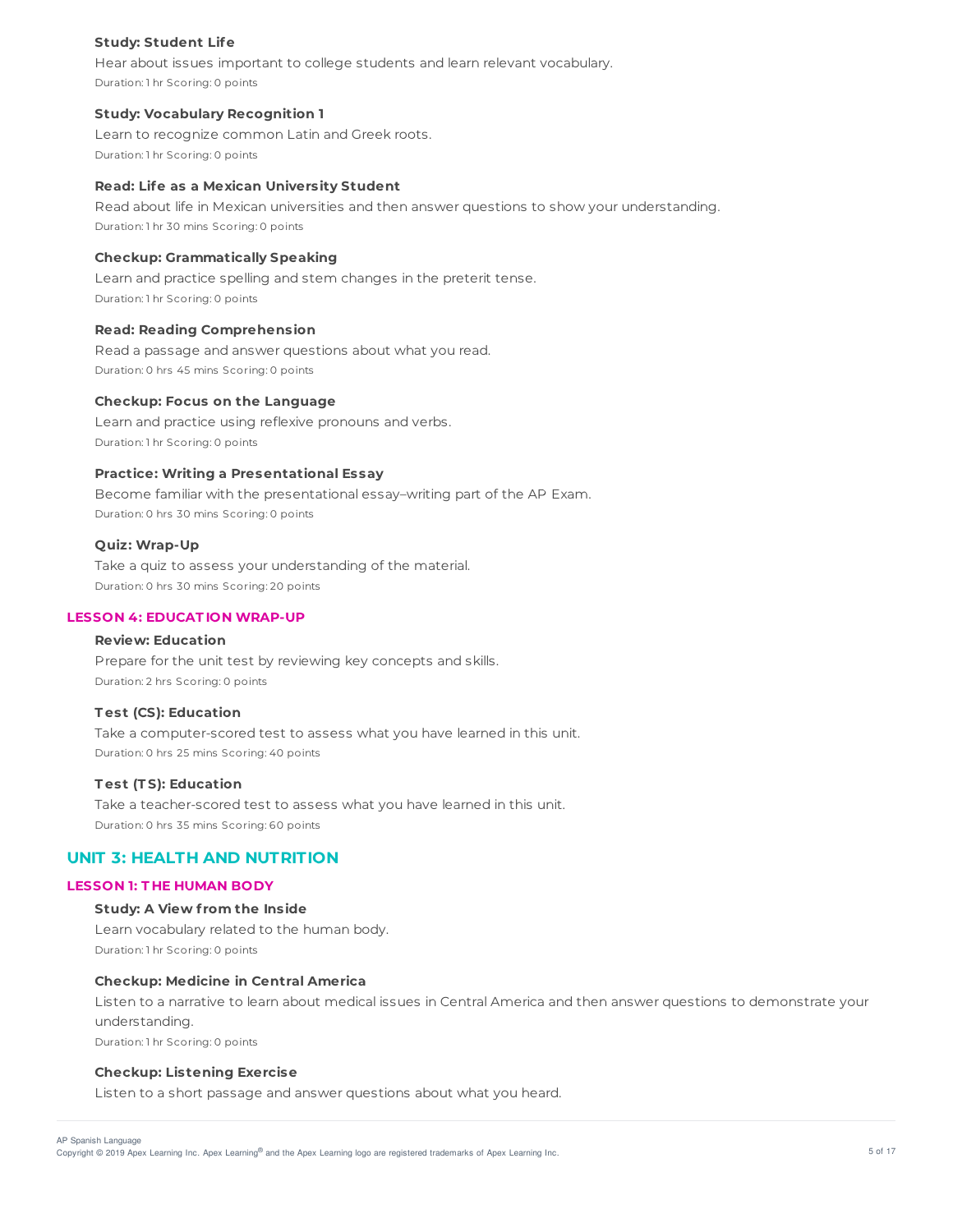Duration: 0 hrs 45 mins Scoring: 0 points

#### **Checkup: Grammatically Speaking**

Review the formation and use of the imperfect tense. Duration: 1 hr Scoring: 0 points

### **Checkup: Interpersonal Speaking**

Take part in a simulated conversation. Duration: 0 hrs 30 mins Scoring: 0 points

### **Checkup: Focus on the Language**

Learn and practice general agreement between subjects and verbs and between verbs and modifiers. Duration: 1 hr Scoring: 0 points

#### **Project: Informally Speaking**

Practice the skills you'll use on the interpersonal-speaking section of the AP Exam. Duration: 0 hrs 45 mins Scoring: 40 points

## **Quiz: Wrap-Up**

Take a quiz to assess your understanding of the material. Duration: 0 hrs 30 mins Scoring: 20 points

## **LESSON 2: A HEALT HY APPET IT E**

## **Study: A Healthy Appetite**

Explore different foods and learn appropriate vocabulary. Duration: 1 hr Scoring: 0 points

## **Study: Structural Analysis of Written Passages**

Learn to identify structures of written passages that will increase your comprehension. Duration: 1 hr Scoring: 0 points

### **Checkup: Short Dialogues and Narratives: Healthy Lifestyle**

Use your structural analysis skills to analyze a written passage. Duration: 0 hrs 30 mins Scoring: 0 points

### **Checkup: Grammatically Speaking**

Learn and practice when to use the preterit and imperfect tenses. Duration: 1 hr Scoring: 0 points

## **Read: Literature Reading**

Read a literary work and answer questions to show your understanding. Duration: 2 hrs Scoring: 0 points

## **Discuss: Critical Review**

Discuss the topics and theme of your reading with your classmates. Duration: 0 hrs 45 mins Scoring: 40 points

#### **Checkup: Focus on the Language**

Learn and practice using demonstrative pronouns and adjectives. Duration: 1 hr Scoring: 0 points

## **Journal: Interpersonal Writing**

Practice the skills you'll use on the interpersonal-writing section of the AP Exam. Duration: 0 hrs 45 mins Scoring: 40 points

### **Quiz: Wrap-Up**

Take a quiz to assess your understanding of the material. Duration: 0 hrs 30 mins Scoring: 20 points

## **LESSON 3: ST AYING IN SHAPE**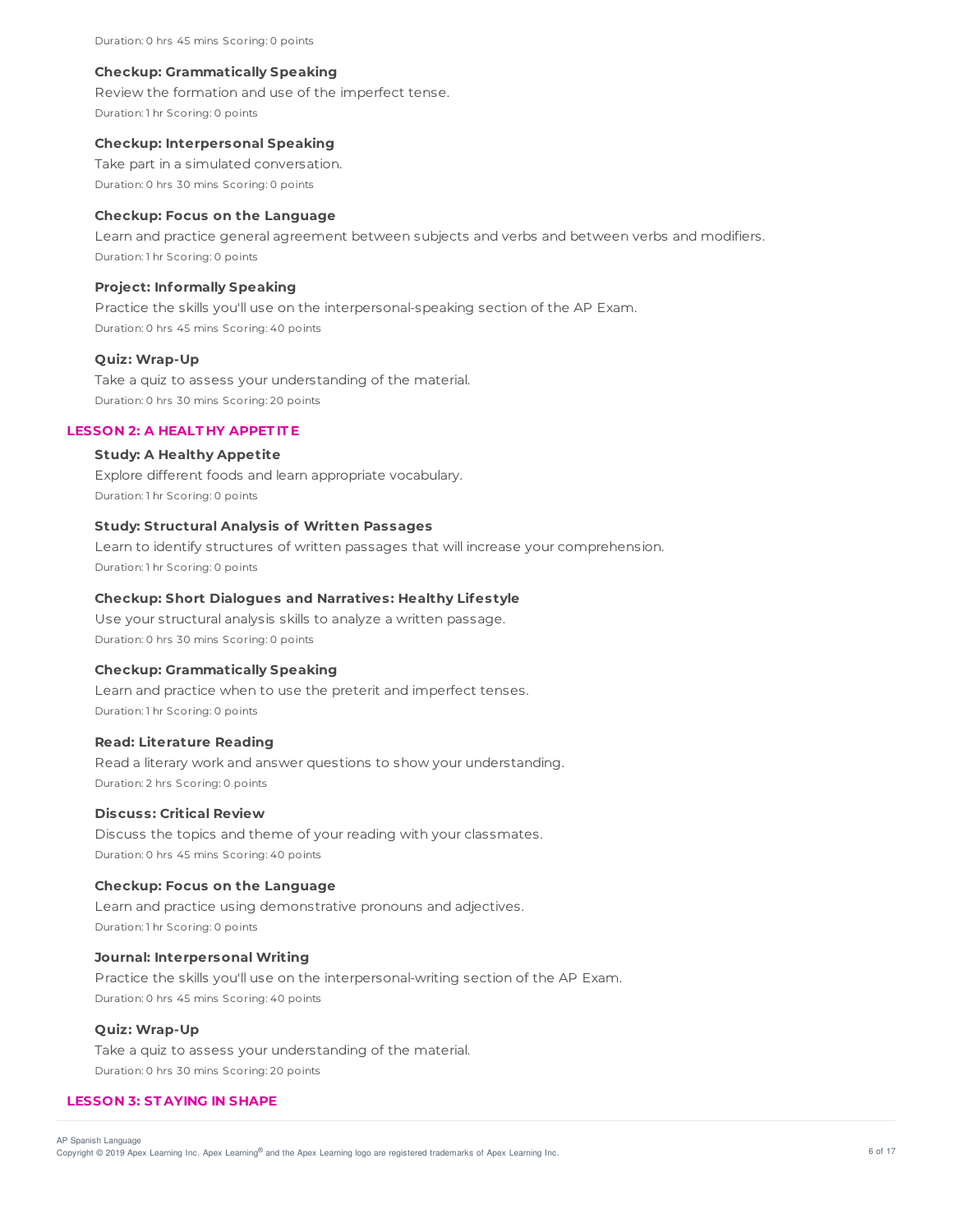## **Study: Get in Shape!**

Explore aspects of physical fitness, nutrition, and hygiene while learning appropriate vocabulary. Duration: 1 hr Scoring: 0 points

### **Study: Listening: Long Dialogues and Narratives**

Learn some useful tips and strategies for approaching long dialogues and narratives in the listening section of the AP Exam.

Duration: 1 hr Scoring: 0 points

## **Practice: Health Habits**

Listen to dialogues about health issues and then answer questions to show your understanding. Duration: 1 hr Scoring: 0 points

### **Checkup: Grammatically Speaking**

Learn and practice how to distinguish between the uses of the preterit and imperfect tenses with verbs of state. Duration: 1 hr Scoring: 0 points

### **Study: Interpersonal Writing**

Learn and practice using possessive pronouns and adjectives. Duration: 1 hr Scoring: 0 points

### **Checkup: Focus on the Language**

Learn and practice using possessive pronouns and adjectives. Duration: 1 hr Scoring: 0 points

## **Project: Presentational Speaking**

Get some practice with a presentational speaking item like the one you'll encounter on the AP Exam. Duration: 0 hrs 45 mins Scoring: 40 points

## **Quiz: Wrap-Up**

Take a quiz to assess your understanding of the material. Duration: 0 hrs 30 mins Scoring: 20 points

#### **LESSON 4: WRAP-UP**

### **Review: Health and Nutrition**

Prepare for the unit test by reviewing key concepts and skills. Duration: 2 hrs Scoring: 0 points

## **T est (CS): Health and Nutrition**

Take a computer-scored test to assess what you have learned in this unit. Duration: 0 hrs 25 mins Scoring: 40 points

## **T est (T S): Health and Nutrition**

Take a teacher-scored test to assess what you have learned in this unit. Duration: 0 hrs 35 mins Scoring: 60 points

# **UNIT 4: RECREATION AND PASTIMES**

#### **LESSON 1: CHAMPIONS!**

#### **Study: Fun in the Sun**

Develop an understanding of the important role of sports in the Hispanic world and learn related vocabulary. Duration: 1 hr Scoring: 0 points

## **Study: T ips on Reading Comprehension**

Use your reading comprehension skills to answer questions. Duration: 0 hrs 30 mins Scoring: 0 points

#### **Checkup: Grammatically Speaking**

Learn and practice using compound tenses.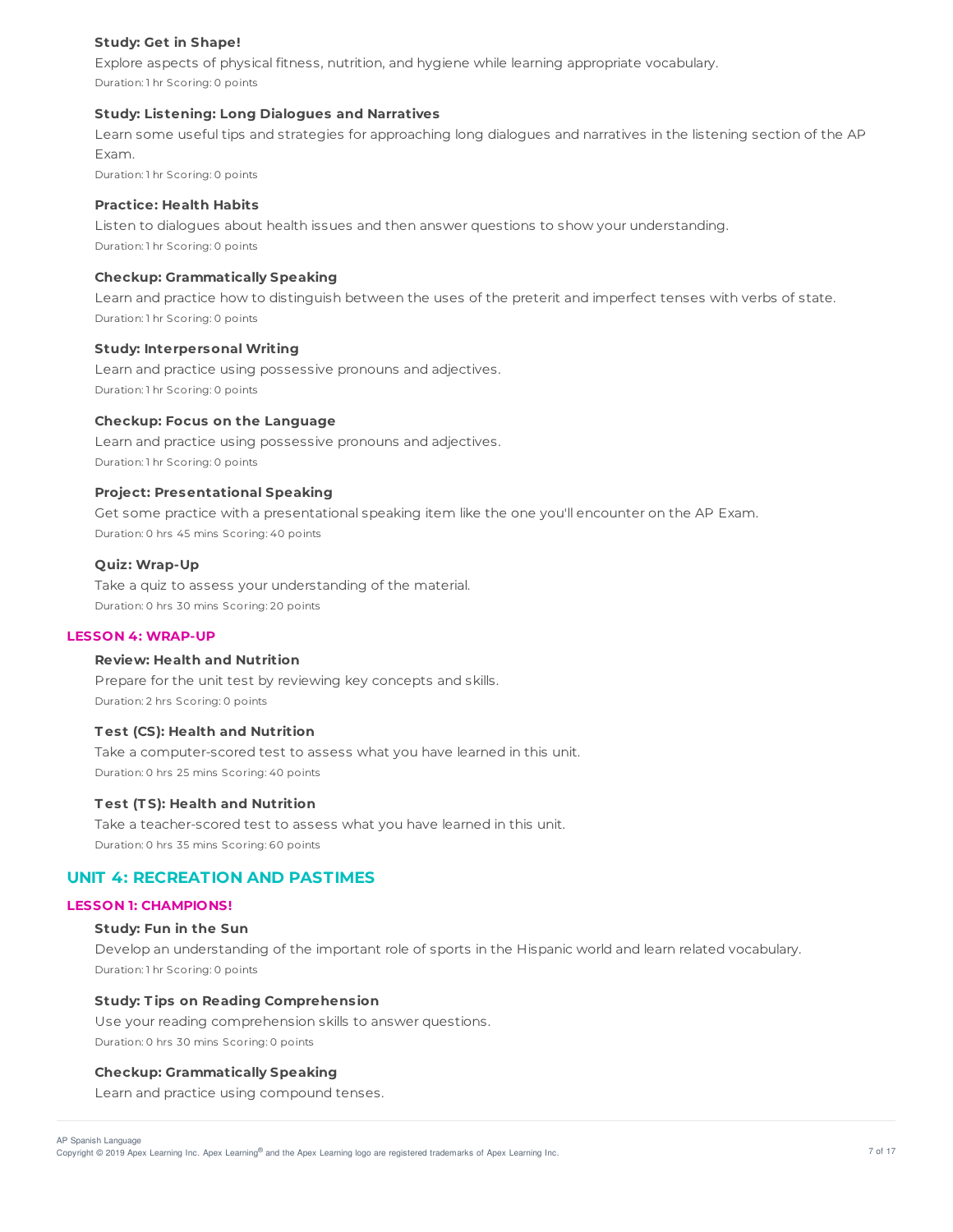Duration: 1 hr Scoring: 0 points

#### **Checkup: Listening to Long Dialogues and Narratives**

Listen to passages and answer questions about what you hear. Duration: 0 hrs 30 mins Scoring: 0 points

## **Checkup: Focus on the Language**

Learn and practice using interrogative pronouns and adjectives. Duration: 1 hr Scoring: 0 points

## **Study: Circumlocution**

Learn how to use circumlocution as a test-taking strategy. Duration: 1 hr Scoring: 0 points

### **Practice: Winning the Championship**

Write a short essay that answers a question and uses sources provided in the activity. Duration: 0 hrs 45 mins Scoring: 40 points

## **Quiz: Wrap-Up**

Take a quiz to assess your understanding of the material. Duration: 0 hrs 30 mins Scoring: 20 points

#### **LESSON 2: T RAVELING T ALES**

### **Study: On the Road Again**

Explore travel and tourism in Spanish-speaking countries while learning important vocabulary. Duration: 1 hr Scoring: 0 points

## **Study: Vocabulary Recognition 2**

Learn how to use prefixes and suffixes. Duration: 1 hr Scoring: 0 points

### **Checkup: Grammatically Speaking**

Learn and practice using compound tenses with the verb haber and past participles. Duration: 1 hr Scoring: 0 points

## **Checkup: T ourism in Cuba**

Listen to a narrative about tourism in Cuba and then answer questions to demonstrate your understanding. Duration: 1 hr Scoring: 0 points

## **Checkup: Focus on the Language**

Learn and practice the verb gustar and other similar verbs. Duration: 1 hr Scoring: 0 points

### **Project: Summer/Winter in Argentina**

Practice the skills you'll need to use on the interpersonal-speaking section of the AP Exam. Duration: 0 hrs 45 mins Scoring: 40 points

#### **Quiz: Wrap-Up**

Take a quiz to assess your understanding of the material. Duration: 0 hrs 30 mins Scoring: 20 points

## **LESSON 3: FREE T IME**

#### **Study: Having Fun!**

Explore different free-time activities in Spanish-speaking countries. Duration: 1 hr Scoring: 0 points

#### **Study: In the News**

Learn how to read articles from Caribbean newspapers. Duration: 1 hr Scoring: 0 points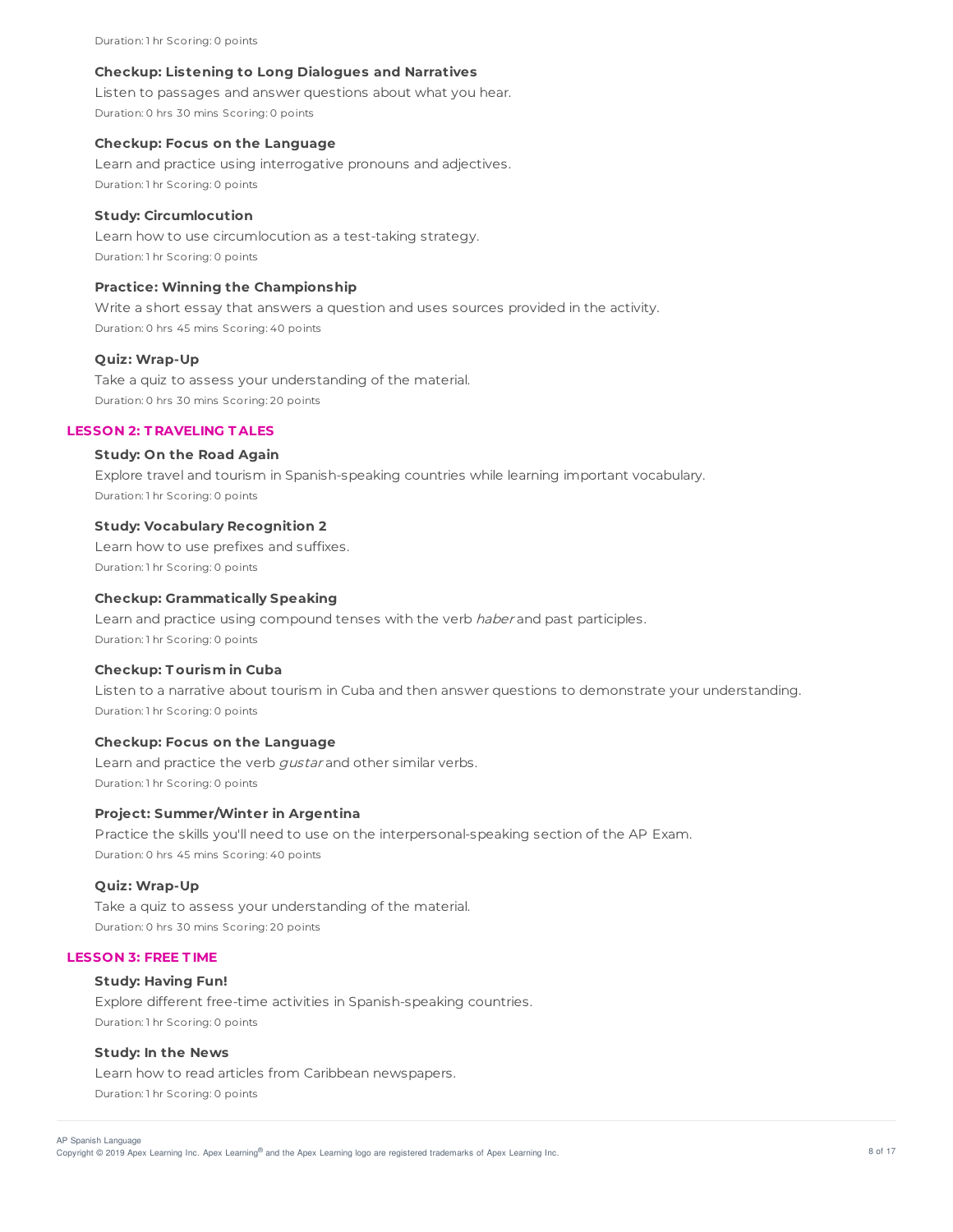## **Checkup: Grammatically Speaking**

Learn and practice differentiating between verbal and adjectival forms of compound perfect tenses. Duration: 1 hr Scoring: 0 points

#### **Read: ¡Leemos!**

Answer reading comprehension items like those you'll encounter on the AP Exam. Duration: 0 hrs 45 mins Scoring: 0 points

## **Checkup: Focus on the Language**

Learn the differences between saber and conocer and practice using them. Duration: 1 hr Scoring: 0 points

### **Read: Literature Reading**

Read a literary work and answer questions to show your understanding. Duration: 2 hrs Scoring: 0 points

### **Discuss: Critical Review**

Discuss the topics and theme of your reading with your classmates. Duration: 0 hrs 45 mins Scoring: 40 points

## **Quiz: Wrap-Up**

Take a quiz to assess your understanding of the material. Duration: 0 hrs 30 mins Scoring: 20 points

## **LESSON 4: RECREAT ION AND PAST IMES WRAP-UP**

### **Review: Recreation and Pastimes**

Prepare for the unit test by reviewing key concepts and skills. Duration: 2 hrs Scoring: 0 points

## **T est (CS): Recreation and Pastimes**

Take a computer-scored test to assess what you have learned in this unit. Duration: 0 hrs 25 mins Scoring: 40 points

## **T est (T S): Recreation and Pastimes**

Take a teacher-scored test to assess what you have learned in this unit. Duration: 0 hrs 35 mins Scoring: 60 points

# **UNIT 5: REVIEW AND EXAM**

### **LESSON 1: REVIEW AND EXAM**

#### **Review: Semester 1 Review**

Prepare for the semester exam by reviewing key concepts covered in this semester. Duration: 3 hrs Scoring: 0 points

### **Exam: Semester 1 Exam**

Take a computer-scored exam to demonstrate your mastery of concepts and skills covered in this semester. Duration: 1 hr 20 mins Scoring: 140 points

## **Final Exam: Written Exam**

Take a teacher-scored exam to demonstrate your mastery of writing skills covered in this semester. Duration: 1 hr 5 mins Scoring: 84 points

#### **Final Exam: Spoken Exam**

Take a teacher-scored exam to demonstrate your mastery of speaking skills covered in this semester. Duration: 0 hrs 25 mins Scoring: 56 points

# **UNIT 6: THE ARTS**

# **LESSON 1: IN T HE EYE OF T HE BEHOLDER**

## **Practice: Looking Forward to the Second Semester**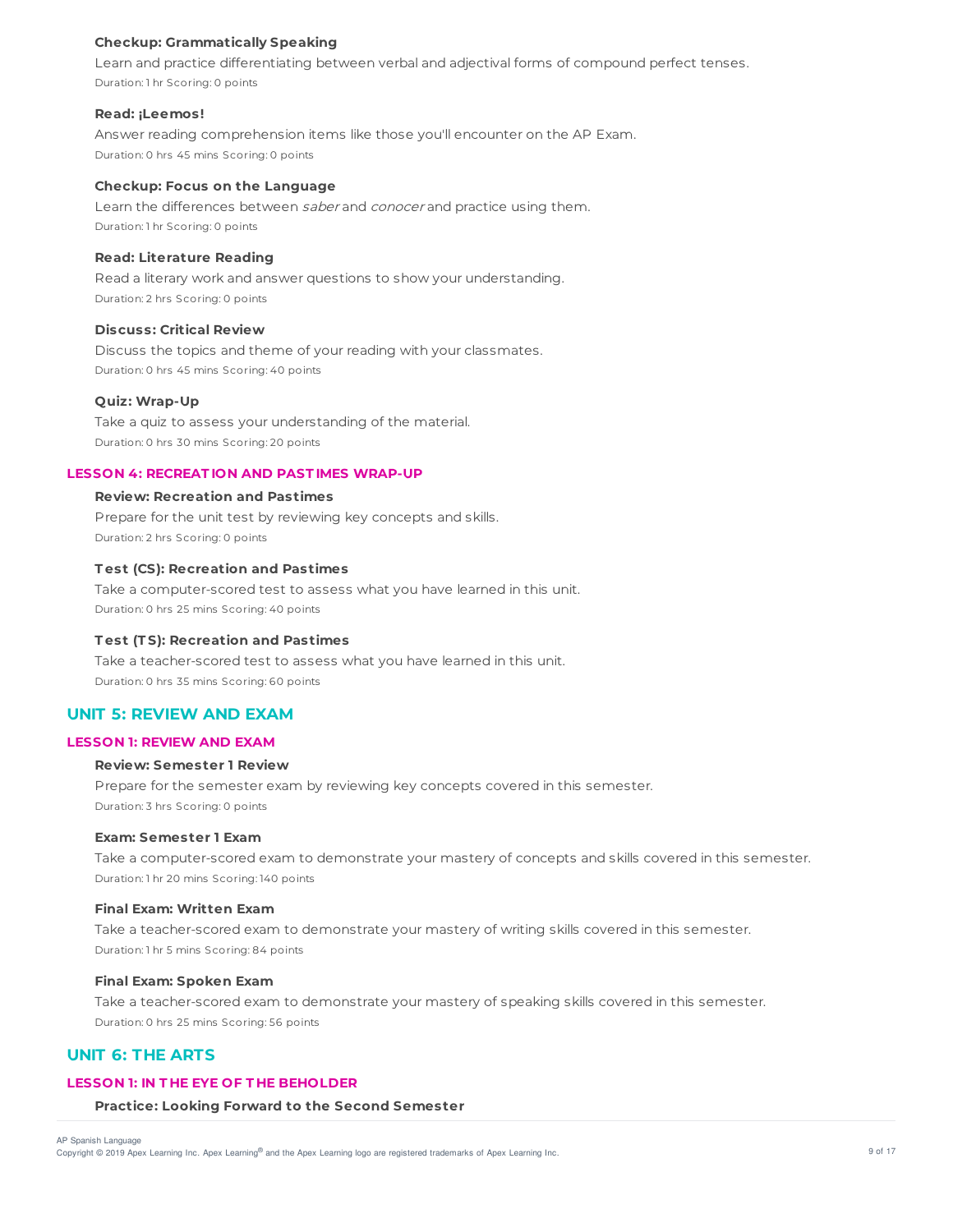Learn about the format and goals of this semester. See what to expect and how to succeed in this part of the course. Duration: 0 hrs 30 mins Scoring: 0 points

## **Study: T he Arts**

Explore art and sculpture and learn important vocabulary. Duration: 1 hr Scoring: 0 points

#### **Checkup: Art History**

Listen to learn about the history of art in Spain and then answer questions to show your understanding. Duration: 1 hr Scoring: 0 points

### **Checkup: Grammatically Speaking**

Review and practice progressive compound tenses. Duration: 1 hr Scoring: 0 points

## **Read: Reading about Art**

Read about art and answer questions to show your understanding. Duration: 0 hrs 45 mins Scoring: 0 points

#### **Checkup: Focus on the Language**

Review and practice adverbs and adverb substitutions. Duration: 1 hr Scoring: 0 points

#### **Practice: Hispanic Art Forms**

Write a short essay that answers a question and uses sources provided in the activity. Duration: 0 hrs 45 mins Scoring: 40 points

#### **Quiz: Wrap-Up**

Take a quiz to assess your understanding of the material. Duration: 0 hrs 30 mins Scoring: 20 points

### **LESSON 2: AUT HOR! AUT HOR!**

# **Study: T he World of Books**

Explore different authors and literary works while learning important vocabulary. Duration: 1 hr Scoring: 0 points

## **Study: T one and Characterization Analysis**

Develop your reading skills as you identify a passage's characters, genre, tone, and attitude. Duration: 1 hr Scoring: 0 points

### **Checkup: Listening Practice**

Listen to long passages and answer questions about what you hear. Duration: 0 hrs 45 mins Scoring: 0 points

## **Practice: Grammatically Speaking**

Review and practice the future tense. Duration: 1 hr Scoring: 0 points

## **Discuss: Critical Review**

Discuss the themes and topics of your reading with your classmates. Duration: 0 hrs 45 mins Scoring: 40 points

### **Checkup: Focus on the Language**

Review and practice infinitives and gerunds. Duration: 1 hr Scoring: 0 points

## **Project: Presentational Speaking**

Using provided sources, compose a response to a question and present it orally. Duration: 0 hrs 45 mins Scoring: 40 points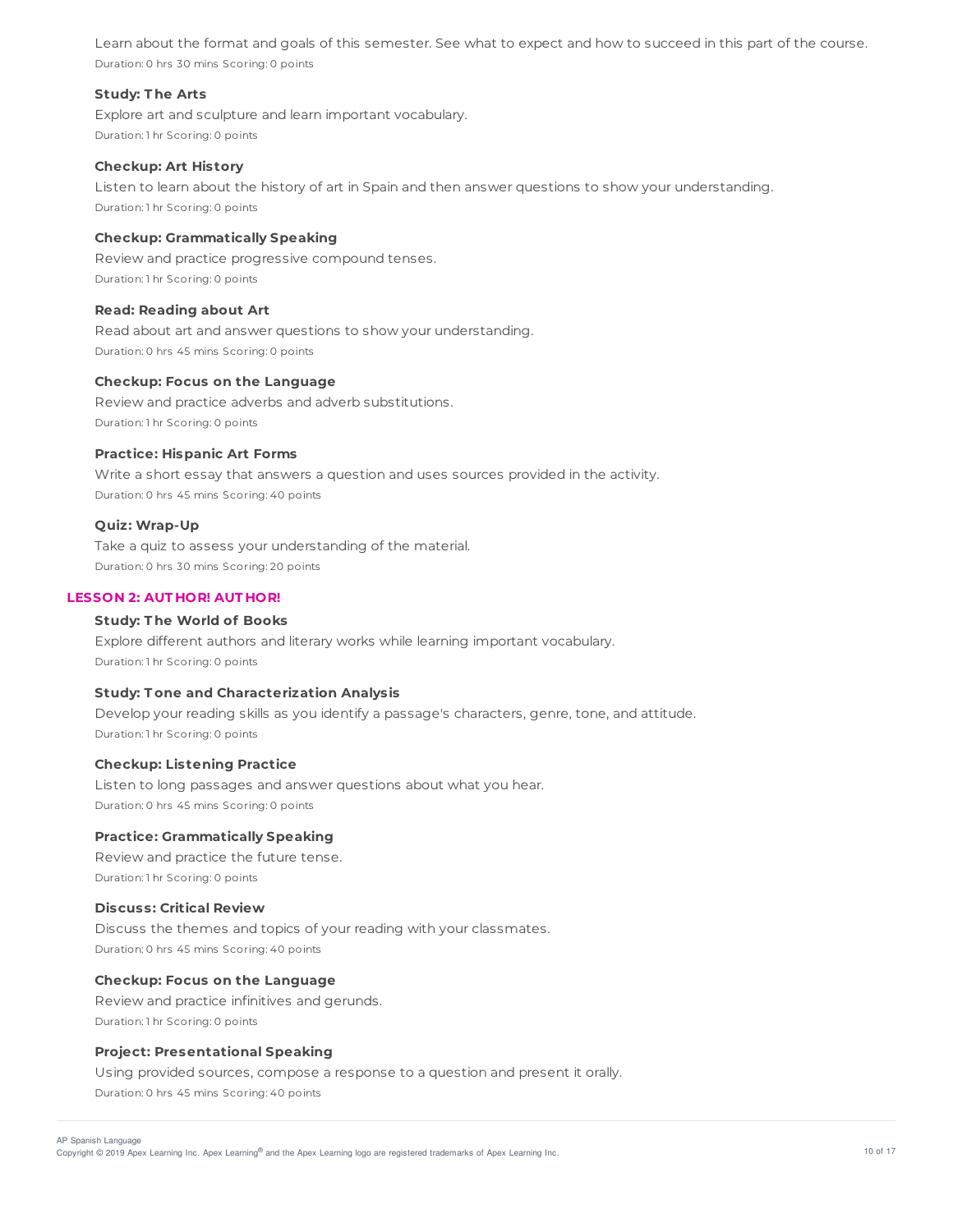## **Quiz: Wrap-Up**

Take a quiz to assess your understanding of the material. Duration: 0 hrs 30 mins Scoring: 20 points

## **LESSON 3: T HE LAT IN BEAT**

## **Study: Moving to the Music**

Explore music from the Spanish-speaking world and learn important vocabulary. Duration: 1 hr Scoring: 0 points

### **Checkup: All about Music**

Listen to learn about Latin music and then answer questions to demonstrate your understanding. Duration: 1 hr Scoring: 0 points

## **Read: Reading About Music**

Review and practice the conditional tense. Duration: 1 hr Scoring: 0 points

### **Checkup: Grammatically Speaking**

Review and practice the conditional tense. Duration: 1 hr Scoring: 0 points

## **Checkup: Musical Connections**

Review and practice direct and indirect object pronouns. Duration: 0 hrs 30 mins Scoring: 0 points

### **Checkup: Focus on the Language**

Review and practice direct and indirect object pronouns. Duration: 0 hrs 30 mins Scoring: 0 points

## **Journal: Interpersonal Writing**

Practice the skills you'll use on the interpersonal-writing section of the AP Exam. Duration: 0 hrs 45 mins Scoring: 40 points

## **Quiz: Wrap-Up**

Take a quiz to assess your understanding of the material. Duration: 0 hrs 30 mins Scoring: 20 points

## **LESSON 4: T HE ART S WRAP-UP**

# **Review: T he Arts** Prepare for the unit test by reviewing key concepts and skills. Duration: 2 hrs Scoring: 0 points

## **T est (CS): T he Arts**

Take a computer-scored test to assess what you have learned in this unit. Duration: 0 hrs 25 mins Scoring: 40 points

## **T est (T S): T he Arts**

Take a teacher-scored test to assess what you have learned in this unit. Duration: 0 hrs 35 mins Scoring: 60 points

## **UNIT 7: COMMERCE**

### **LESSON 1: GOING SHOPPING**

## **Study: At the Market**

Explore shopping areas in the Andes region and learn important vocabulary. Duration: 1 hr Scoring: 0 points

## **Read: Daily Shopping**

Read a passage to learn about shopping in South America and then answer questions to demonstrate your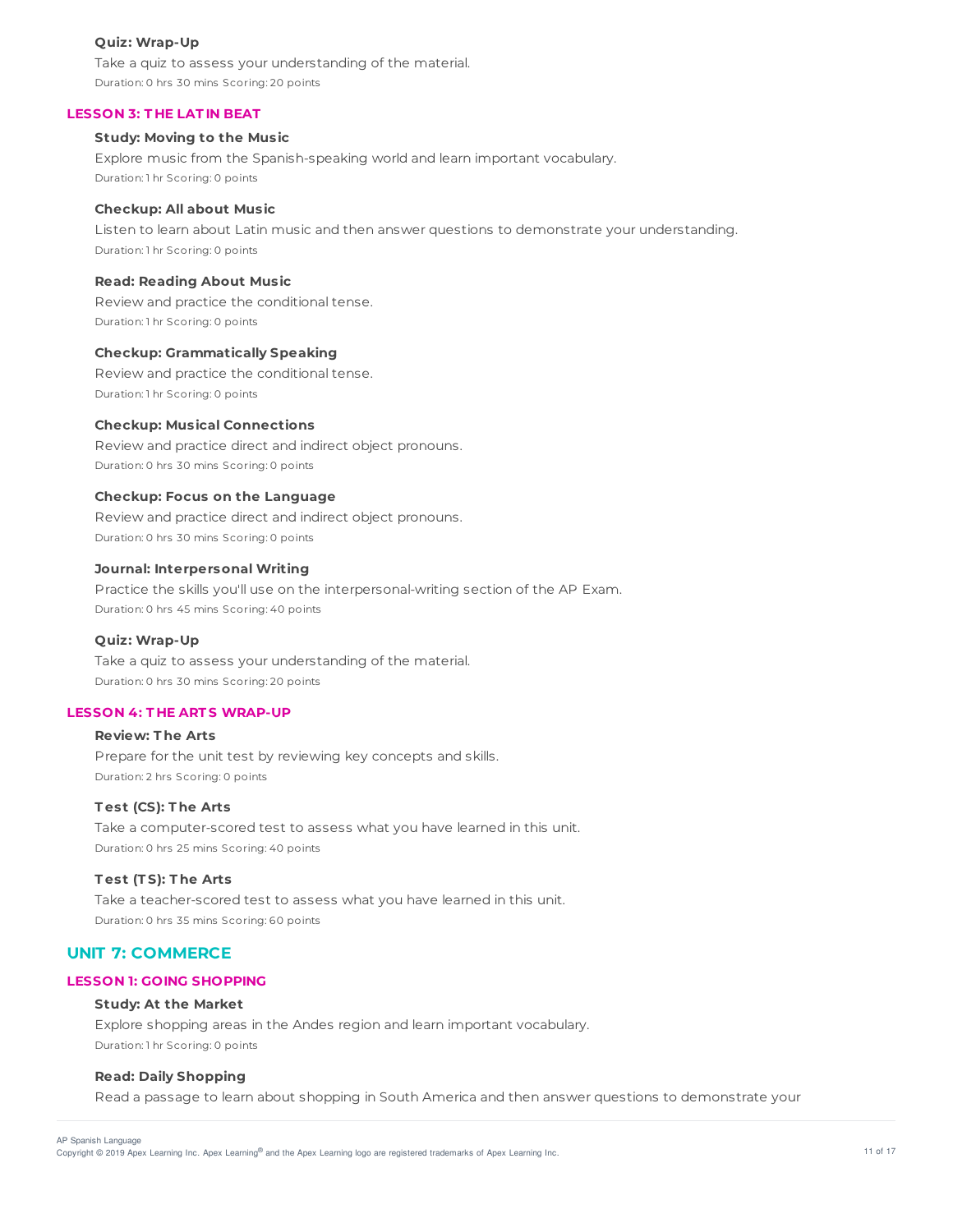understanding. Duration: 1 hr 30 mins Scoring: 0 points

## **Checkup: Grammatically Speaking**

Review and practice the subjunctive versus the indicative mood. Duration: 1 hr Scoring: 0 points

## **Study: Interpersonal Writing**

Practice the skills you'll use on the interpersonal-writing section of the AP Exam. Duration: 0 hrs 45 mins Scoring: 0 points

### **Checkup: Focus on the Language**

Review and practice making comparisons of equality and inequality. Duration: 1 hr Scoring: 0 points

## **Project: Interpersonal Speaking**

Participate in a simulated conversation like the one you'll encounter on the AP Exam. Duration: 0 hrs 45 mins Scoring: 40 points

### **Quiz: Wrap-Up**

Take a quiz to assess your understanding of the material. Duration: 0 hrs 30 mins Scoring: 20 points

## **LESSON 2: IN ST YLE**

# **Study: Exploring Styles**

Explore clothing and fashion in Spanish-speaking countries as you learn important vocabulary. Duration: 1 hr Scoring: 0 points

## **Checkup: Changing Styles**

Listen to learn about changing styles in South America and then answer questions to demonstrate your understanding. Duration: 1 hr Scoring: 0 points

## **Practice: Grammatically Speaking**

Review and practice conjugations in the present subjunctive. Duration: 1 hr 30 mins Scoring: 0 points

## **Read: Literature Reading**

Read a literary work and answer questions to show your understanding. Duration: 2 hrs Scoring: 0 points

### **Discuss: Critical Review**

Discuss the themes and topics of your reading with your classmates. Duration: 0 hrs 45 mins Scoring: 40 points

## **Practice: Focus on the Language**

Learn and practice superlatives and irregular superlatives and comparisons. Duration: 1 hr Scoring: 0 points

### **Practice: Presentational Writing**

Write a short essay that answers a question and uses sources provided in the activity. Duration: 0 hrs 45 mins Scoring: 40 points

# **Quiz: Wrap-Up**

Take a quiz to assess your understanding of the material. Duration: 0 hrs 30 mins Scoring: 20 points

## **LESSON 3: MONEY MAT T ERS**

# **Study: Learning about Currency**

Explore currencies and learn important vocabulary.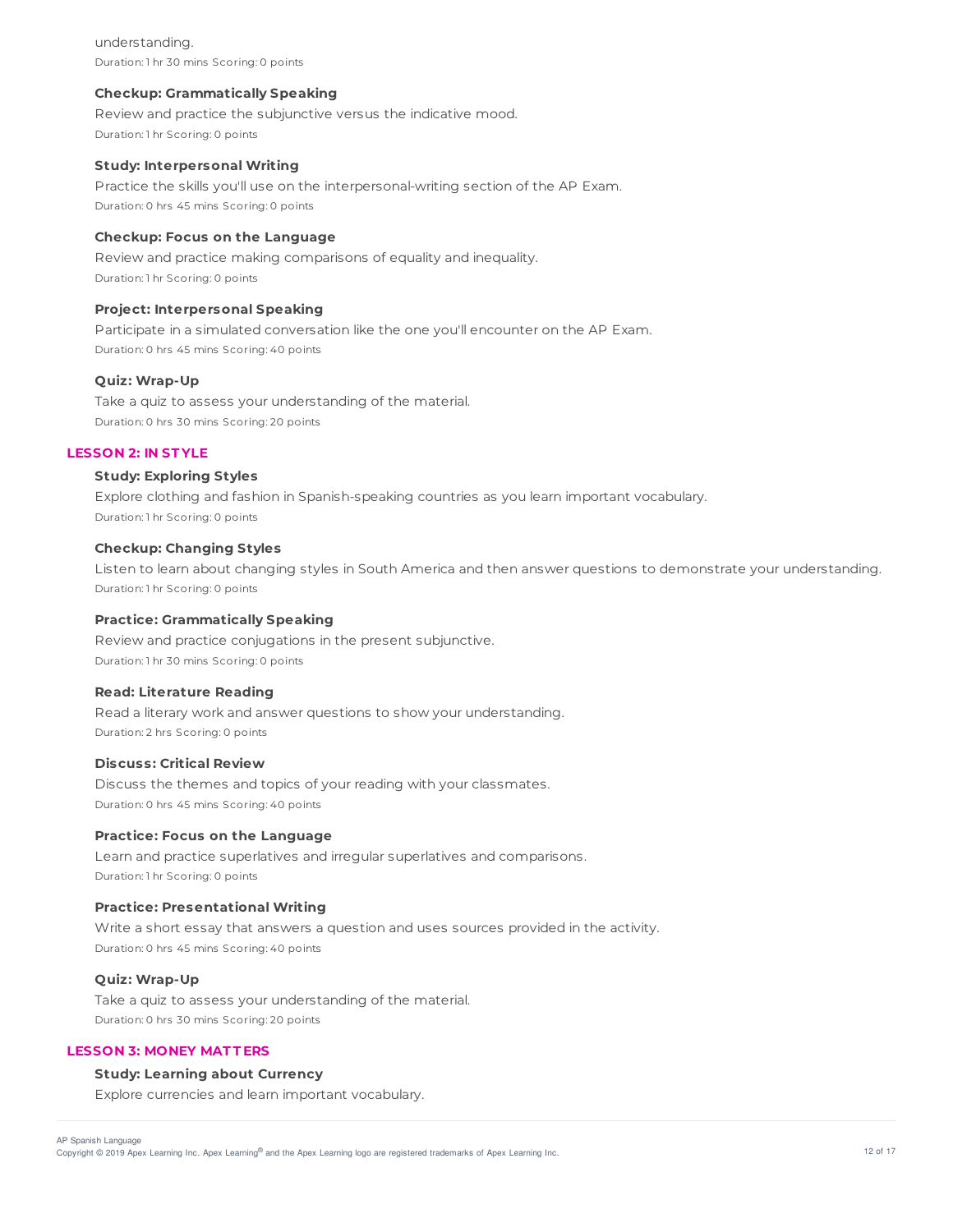#### **Checkup: ¡Escucha bien!**

Listen to long passages and answer questions about what you hear. Duration: 0 hrs 45 mins Scoring: 0 points

#### **Read: Reading the News**

Read a literary work and answer questions to show your understanding. Duration: 1 hr Scoring: 0 points

## **Checkup: Grammatically Speaking**

Review and practice the subjunctive mood with noun, adjective, and adverb clauses. Duration: 1 hr Scoring: 0 points

### **Checkup: Presentational Speaking**

Using provided sources, compose a response to a question and present it orally. Duration: 0 hrs 45 mins Scoring: 0 points

### **Checkup: Focus on the Language**

Review and practice forming and using the passive voice and its substitutes. Duration: 1 hr Scoring: 0 points

## **Project: Presentational Speaking**

Use spoken and written sources to compose a response to a question and present it orally. Duration: 0 hrs 45 mins Scoring: 40 points

### **Quiz: Wrap-Up**

Take a quiz to assess your understanding of the material. Duration: 0 hrs 30 mins Scoring: 20 points

## **LESSON 4: COMMERCE WRAP-UP**

## **Review: Commerce**

Prepare for the unit test by reviewing key concepts and skills. Duration: 2 hrs Scoring: 0 points

## **T est (CS): Commerce**

Take a computer-scored test to assess what you have learned in this unit. Duration: 0 hrs 25 mins Scoring: 40 points

## **T est (T S): Commerce**

Take a teacher-scored test to assess what you have learned in this unit. Duration: 0 hrs 35 mins Scoring: 60 points

# **UNIT 8: CHANGING TECHNOLOGY**

### **LESSON 1: GET CONNECT ED!**

#### **Study: Computers and the Internet**

Explore computers and the Internet and learn new vocabulary. Duration: 1 hr Scoring: 0 points

## **Read: T echnical Savvy**

Read about technology and then answer questions to demonstrate your understanding. Duration: 0 hrs 45 mins Scoring: 0 points

### **Checkup: Presentational Writing**

Write a short essay that answers a question and uses sources provided in the activity. Duration: 0 hrs 45 mins Scoring: 0 points

#### **Study: Cognates: Friend or Foe?**

Learn the most common cognates and how to use them on the AP Exam.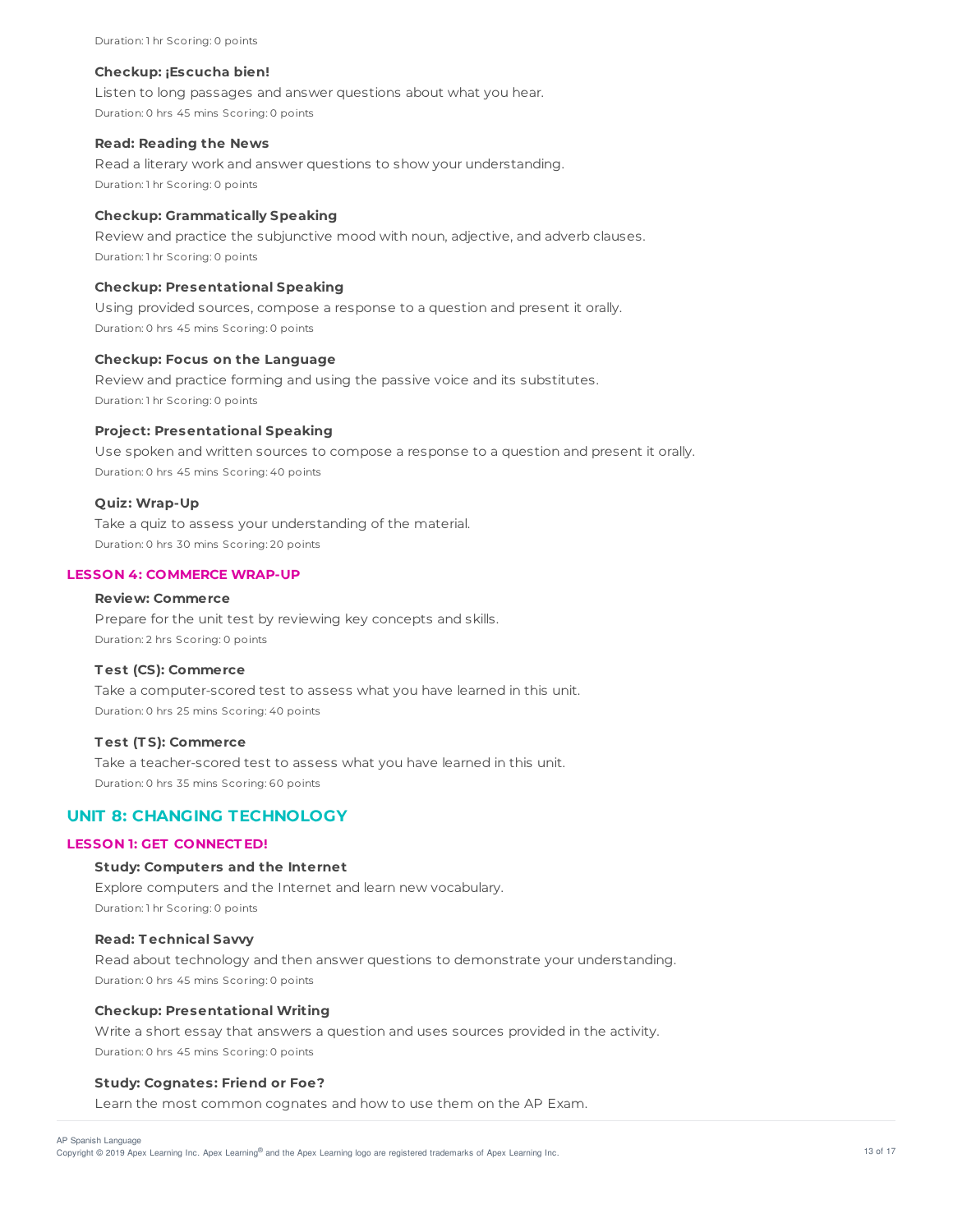Duration: 1 hr Scoring: 0 points

#### **Journal: Interpersonal Writing**

Practice the skills you'll use on the interpersonal-writing section of the AP Exam. Duration: 0 hrs 45 mins Scoring: 40 points

#### **Practice: Focus on the Language**

Review and practice compound and simple prepositions. Duration: 1 hr Scoring: 0 points

## **Read: Literature Reading**

Read a literary work and answer questions to show your understanding. Duration: 2 hrs Scoring: 0 points

## **Discuss: Critical Review**

Discuss the themes and topics of your reading with your classmates. Duration: 0 hrs 45 mins Scoring: 40 points

## **Quiz: Wrap-Up**

Take a quiz to assess your understanding of the material. Duration: 0 hrs 30 mins Scoring: 20 points

### **LESSON 2: COMMUNICAT ION AROUND T HE WORLD**

## **Study: Global Communication**

Explore various means of communication around the world and learn important vocabulary. Duration: 1 hr Scoring: 0 points

#### **Checkup: Listening Practice**

Practice your listening skills while learning about accessing cultural resources through digital mediums. Duration: 1 hr Scoring: 0 points

#### **Read: Reading about T elenovelas**

Read to learn about telenovelas and then answer questions to demonstrate your understanding. Duration: 1 hr Scoring: 0 points

### **Checkup: Grammatically Speaking**

Review and practice how to use the past subjunctive mood. Duration: 1 hr Scoring: 0 points

## **Read: Increasing Communication**

Read to learn about communication and then answer questions to demonstrate your understanding. Duration: 1 hr 30 mins Scoring: 0 points

## **Checkup: Focus on the Language**

Learn when to use por and para. Duration: 1 hr Scoring: 0 points

#### **Project: Presentational Speaking**

Using provided sources, compose a response to a question and present it orally. Duration: 0 hrs 45 mins Scoring: 40 points

## **Quiz: Wrap-Up**

Take a quiz to assess your understanding of the material. Duration: 0 hrs 30 mins Scoring: 20 points

## **LESSON 3: GET T ING T HERE**

# **Study: Getting Around**

Explore modes of transportation in Hispanic countries and learn related vocabulary. Duration: 1 hr Scoring: 0 points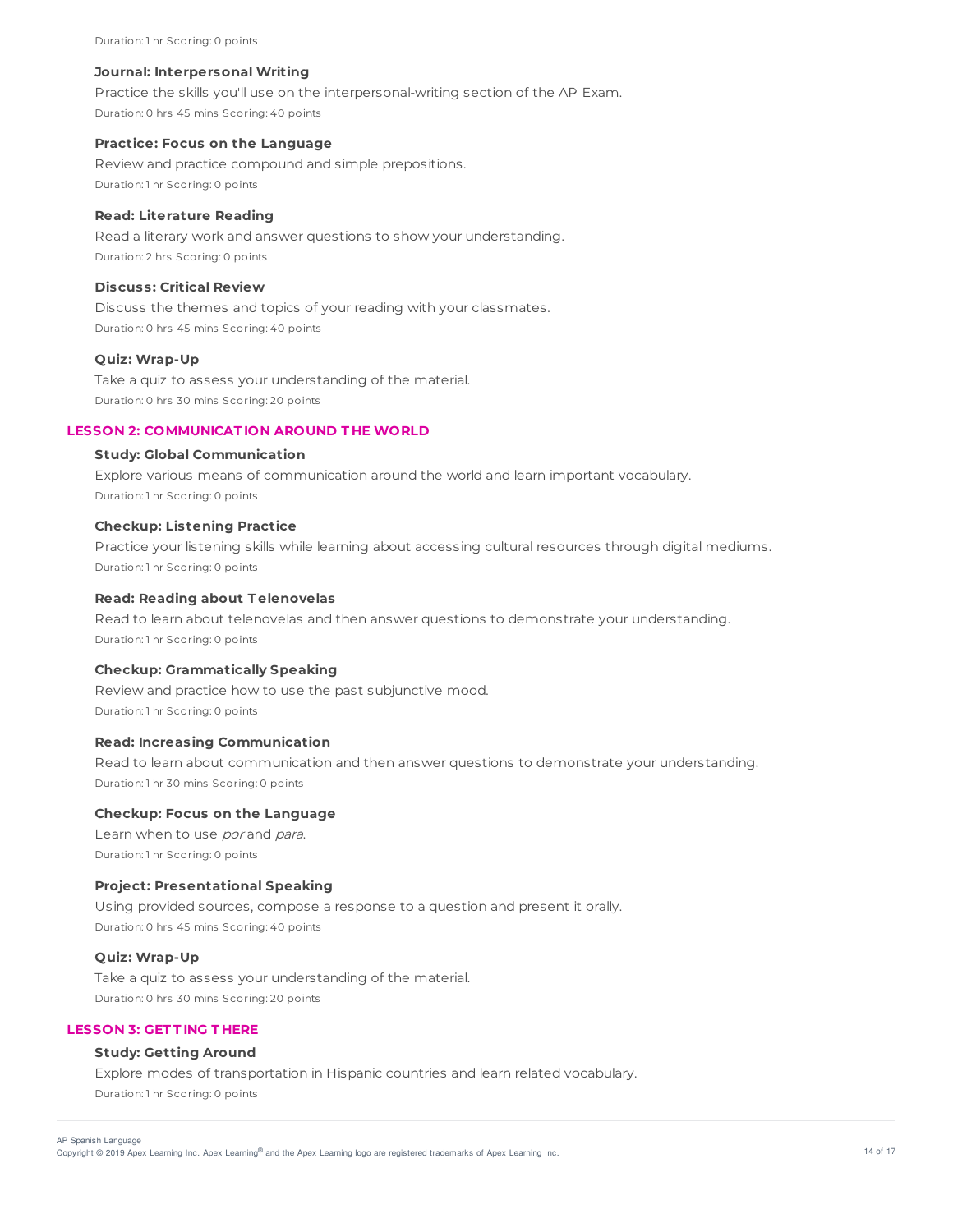## **Checkup: Presentational Writing**

Write a short essay that answers a question and uses sources provided in the activity. Duration: 0 hrs 45 mins Scoring: 0 points

### **Checkup: Grammatically Speaking**

Review and practice using hypothetical si clauses. Duration: 1 hr Scoring: 0 points

### **Checkup: Riding Along**

Review and practice using hypothetical si clauses. Duration: 1 hr Scoring: 0 points

### **Checkup: Focus on the Language**

Review and practice prepositional pronouns. Duration: 1 hr Scoring: 0 points

## **Practice: Presentational Writing**

Write a short essay that answers a question and uses sources provided in the activity. Duration: 0 hrs 45 mins Scoring: 40 points

### **Quiz: Wrap-Up**

Take a quiz to assess your understanding of the material. Duration: 0 hrs 30 mins Scoring: 20 points

## **LESSON 4: CHANGING T ECHNOLOGY WRAP-UP**

## **Review: Changing T echnology**

Prepare for the unit test by reviewing key concepts and skills. Duration: 2 hrs Scoring: 0 points

## **T est (CS): Changing T echnology**

Take a computer-scored test to assess what you have learned in this unit. Duration: 0 hrs 25 mins Scoring: 40 points

## **T est (T S): Changing T echnology**

Take a teacher-scored test to assess what you have learned in this unit. Duration: 0 hrs 35 mins Scoring: 60 points

## **UNIT 9: GOVERNMENT AND POLITICS**

## **LESSON 1: BUILDING A NAT ION**

### **Study: National Power**

Explore the histories and governments of South American countries and learn important vocabulary. Duration: 1 hr Scoring: 0 points

#### **Study: Reading Skills**

Learn how literary devices and figures of speech can help you. Find comparisons and contrasts, link words, and learn to decode unfamiliar vocabulary in a passage. Duration: 1 hr Scoring: 0 points

## **Checkup: Interpersonal Writing**

Practice the skills you'll use on the interpersonal-writing section of the AP Exam. Duration: 0 hrs 45 mins Scoring: 0 points

## **Checkup: Grammatically Speaking**

Review and practice the formal and informal command forms. Duration: 1 hr Scoring: 0 points

### **Checkup: Interpersonal Speaking**

Participate in a simulated conversation like the one you'll encounter on the AP Exam.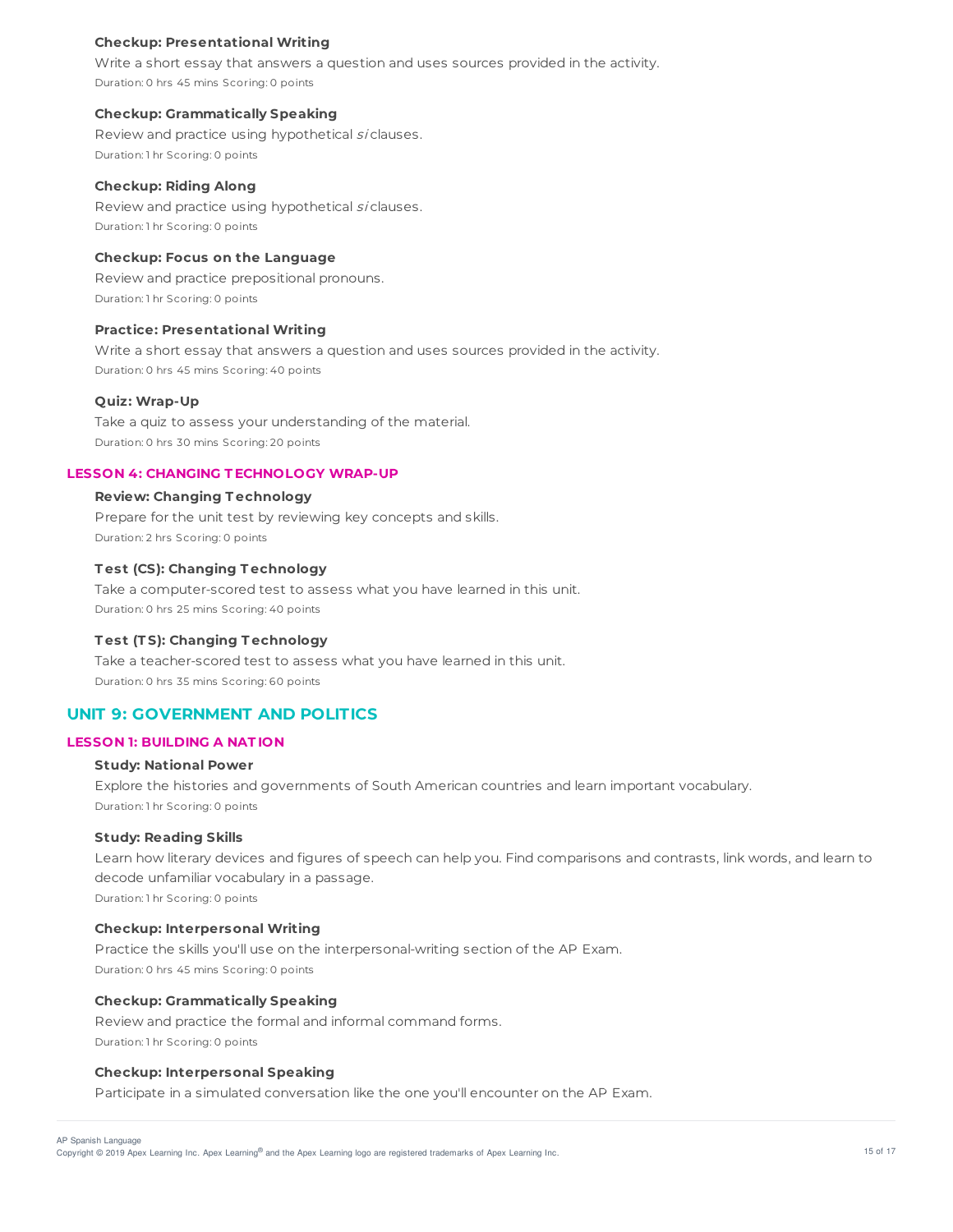Duration: 0 hrs 45 mins Scoring: 0 points

#### **Checkup: Focus on the Language**

Review and practice relative pronouns. Duration: 1 hr Scoring: 0 points

### **Project: Interpersonal Speaking**

Participate in another simulated conversation in preparation for the AP Exam. Duration: 0 hrs 45 mins Scoring: 40 points

## **Quiz: Wrap-Up**

Take a quiz to assess your understanding of the material. Duration: 0 hrs 30 mins Scoring: 20 points

## **LESSON 2: COMMUNIT Y ACT ION**

#### **Study: Members of a Community**

Explore components of communities in South America and learn related vocabulary. Duration: 1 hr Scoring: 0 points

## **Checkup: Listening Comprehension Skill Builder**

Listen to learn about communities in South America and then answer questions to demonstrate your understanding. Duration: 1 hr Scoring: 0 points

#### **Checkup: Grammatically Speaking**

Learn and practice all of the compound tenses and moods. Duration: 1 hr Scoring: 0 points

## **Read: Reading about Gauchos**

Read to learn about Gauchos and then answer questions to demonstrate your understanding. Duration: 1 hr Scoring: 0 points

#### **Checkup: Focus on the Language**

Learn and practice indefinite and negative expressions. Duration: 1 hr Scoring: 0 points

## **Practice: Presentational Writing**

Write a short essay that answers a question and uses sources provided in the activity. Duration: 0 hrs 45 mins Scoring: 40 points

### **Quiz: Wrap-Up**

Take a quiz to assess your understanding of the material. Duration: 0 hrs 30 mins Scoring: 20 points

## **LESSON 3: SOCIAL AWARENESS**

## **Study: Expand Your Vision**

Explore various social issues in the Spanish-speaking world and learn important vocabulary. Duration: 1 hr Scoring: 0 points

## **Study: Immigration and Assimilation**

Check your understanding of various social issues in the Spanish-speaking world. Duration: 1 hr Scoring: 0 points

#### **Checkup: Grammatically Speaking**

Learn the sequence of tenses and practice your skills. Duration: 1 hr Scoring: 0 points

## **Project: Presentational Speaking**

Using provided sources, compose a response to a question and present it orally. Duration: 0 hrs 45 mins Scoring: 40 points